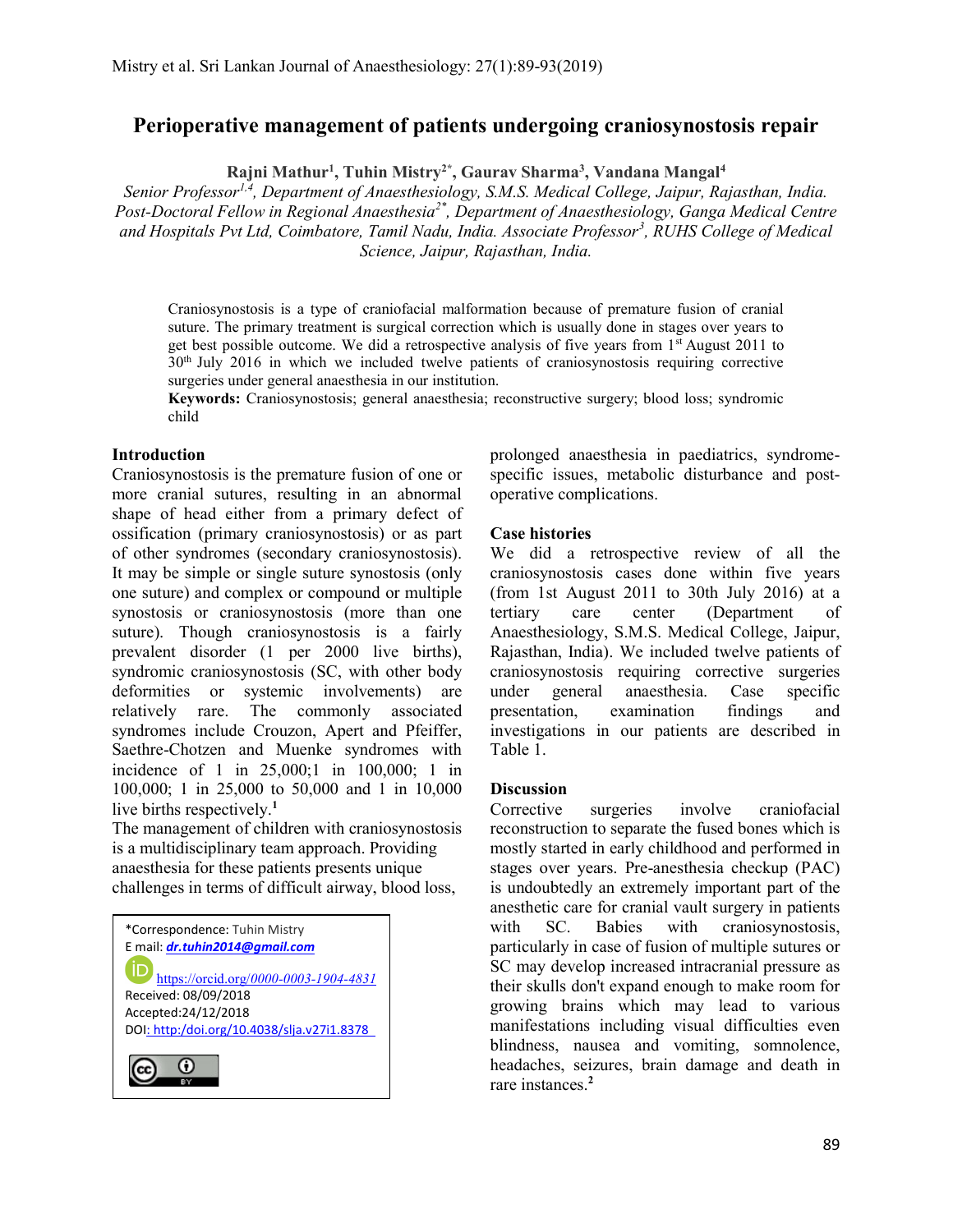| Age/Sex         | <b>History</b>                                                                                                                                                                                                                                                                         | <b>Examination and Investigations</b>                                                                                                                                                                                                                                                                                                                                                                                                                      | Associated<br>syndrome | <b>Surgery</b>                                                                                | Postoperative<br>period                                                                                                                                                                                                                                                                                         |
|-----------------|----------------------------------------------------------------------------------------------------------------------------------------------------------------------------------------------------------------------------------------------------------------------------------------|------------------------------------------------------------------------------------------------------------------------------------------------------------------------------------------------------------------------------------------------------------------------------------------------------------------------------------------------------------------------------------------------------------------------------------------------------------|------------------------|-----------------------------------------------------------------------------------------------|-----------------------------------------------------------------------------------------------------------------------------------------------------------------------------------------------------------------------------------------------------------------------------------------------------------------|
| 14yrs<br>male   | reflux of food into nasal cavity,<br>unable to close the eyes<br>completely, abnormal shape<br>of head and face since birth                                                                                                                                                            | B/L proptosis, Hypertelorism and<br>fused fingers of both hands (Type III<br>syndactyly). systemic examination,<br>blood investigations, Chest X-ray,<br>ECG and 2D echo findings were<br>within normal limits                                                                                                                                                                                                                                             | Apert<br>Syndrome      | cranial vault<br>remodelling with<br>fronto-orbital<br>advancement                            | satisfactory<br>recovery<br>discharged<br>after 7 days                                                                                                                                                                                                                                                          |
| 19yrs<br>male   | swelling at root of nose since<br>birth which was gradually<br>increasing in size and<br>increase distance between<br>the eyes. The mass increases<br>in size during coughing                                                                                                          | no other physical or mental<br>abnormalities on clinical<br>examination.<br>CT scan findings revealed cystic<br>lesion on right side of nose with a<br>skull defect at floor of anterior<br>cranial fossa at cribriform plate of<br>the ethmoid on right side lateral to<br>the nasal septum                                                                                                                                                               |                        | Craniotomy with<br>excision of sac<br>and box<br>osteotomy for<br>hypertelorism<br>correction | Uneventful,<br>discharged<br>after 8 days                                                                                                                                                                                                                                                                       |
| 1yr male        | deformity of head and face,<br>both upper and lower limbs<br>(fused fingers and toes) since<br>birth with delayed<br>developmental milestones,<br>h/o upper and lower<br>respiratory tract infection                                                                                   | craniosynostosis of coronal suture,<br>open anterior and posterior<br>fontanelle, gaping of sagittal suture,<br>frontal bossing/L parietal eminence<br>exaggerated. Increased nasofrontal<br>angle, hypertelorism, B/L proptosis,<br>hypoplasia of mid face, high arched<br>palate with cleft palate, B/L<br>syndactyly of hands (fused<br>2nd, 3rd, 4th & 5th digits), B/L fused<br>toes. USG brain & 2D<br>echocardiography were within<br>normal limits | Apert<br>Syndrome      | craniotomy with<br>fronto-orbital<br>advancement                                              | Uneventful,<br>discharged<br>after 7 days.                                                                                                                                                                                                                                                                      |
| 13yrs<br>female | swelling over left forehead<br>and bulging of left eyeball<br>which started and gradually<br>increased over 1 year with no<br>history of headache, vomiting<br>and seizure. She underwent<br>percutaneous balloon<br>pulmonary valvuloplasty for<br>valvular stenosis 11 years<br>back | swelling was bony hard, smooth<br>contoured, round with abnormal<br>protrusion of left eyeball.<br>fibrous dysplasia of left frontal bone<br>and roof of orbit.                                                                                                                                                                                                                                                                                            |                        | Deroofing of left<br>orbit and frontal<br>bone contouring<br>were done under<br>GA            | Satisfactory,<br>discharged<br>after 5 days.                                                                                                                                                                                                                                                                    |
| 19yrs<br>female | Headache, swelling of right<br>forehead and protrusion of<br>right eye for 5 months.<br>Hypothyroidism for 2 years<br>(was on I-thyroxin) and<br>seizure disorder for 4 years<br>(was on levetiracetam,<br>carbamazepine and<br>clobazam)                                              | swelling was bony hard, diffuse,<br>proptosis of right eyeball.<br>fibrous dysplasia of right frontal<br>bone and skull base                                                                                                                                                                                                                                                                                                                               |                        | Cranioplasty with<br>right optic nerve<br>decompression                                       | <b>Blurring of</b><br>vision 6 hours<br>after surgery.<br>Examination<br>revealed<br>congested<br>right eye, no<br>finger counting<br>or hand<br>movement, but<br>perception of<br>light and<br>projection of<br>rays were<br>present with<br>pale optic disc.<br>she was given<br>pulse methyl<br>prednisolone |

| Table 1: Case-based presentation and management of patients |  |
|-------------------------------------------------------------|--|
|-------------------------------------------------------------|--|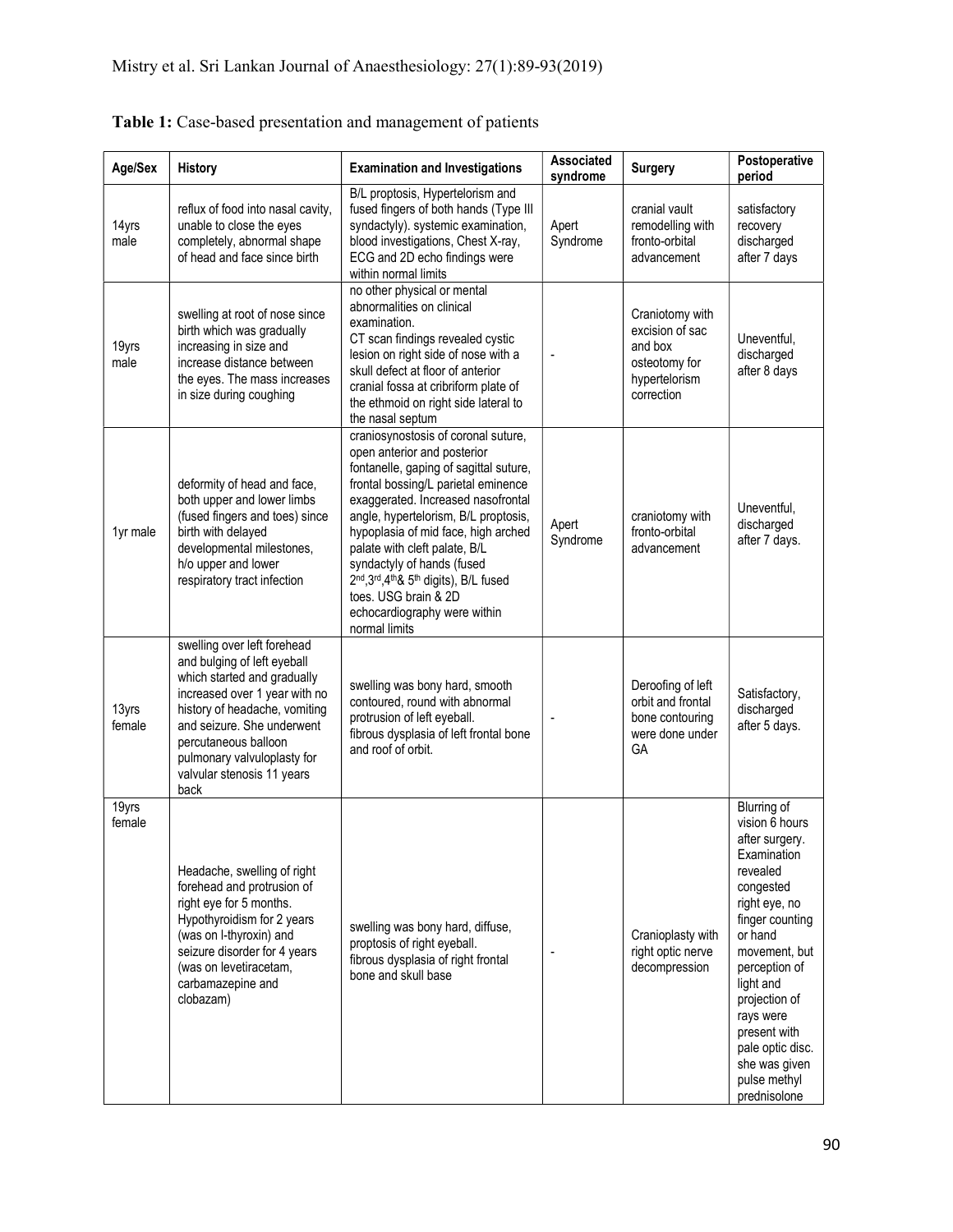|                 |                                                                                                                                                                                                                 |                                                                                                                                                                                                                                                                                                                                                                          |                                                                                                            |                                                                                                                                                                         | therapy and<br>moxifloxacin.<br>stayed 4 days<br>in hospital and<br>discharged.                                                                                                                                                                                                       |
|-----------------|-----------------------------------------------------------------------------------------------------------------------------------------------------------------------------------------------------------------|--------------------------------------------------------------------------------------------------------------------------------------------------------------------------------------------------------------------------------------------------------------------------------------------------------------------------------------------------------------------------|------------------------------------------------------------------------------------------------------------|-------------------------------------------------------------------------------------------------------------------------------------------------------------------------|---------------------------------------------------------------------------------------------------------------------------------------------------------------------------------------------------------------------------------------------------------------------------------------|
| 2yrs<br>male    | swelling over parietal and<br>occipital region since birth                                                                                                                                                      | a soft cystic globular swelling<br>present over occipital region,<br>overlying skin is thin, no prominent<br>vascular markings, positive<br>transillumination test. He was<br>diagnosed to have occipital<br>encephalocele with<br>craniosynostosis. NCCT and MRI of<br>brain were suggestive of occipital<br>encephalocele with herniation of<br>cerebellar hemisphere. |                                                                                                            | intraop cardiac<br>arrest<br>(ventricular)<br>tachycardia<br>followed by<br>bradycardia)<br>which was<br>revived, and<br>patient was<br>shifted to ICU<br>after surgery | was on<br>inotropic<br>support and<br>mechanical<br>ventilation<br>because of<br>shock and<br>respiratory<br>failure. patient<br>had another<br>episode of<br>cardiac arrest<br>4 hours after<br>surgery during<br>ICU stay but<br>could not be<br>revived inspite<br>of all efforts. |
| 22yrs<br>male   | increased distance between<br>two eyes and depressed<br>nasal bridge since birth. She<br>was operated for squint and<br>nasal dorsal augmentation<br>with cranial bone graft one<br>year back.                  | systemic examination, blood<br>investigations, Chest X-ray, ECG<br>and 2D echo findings were within<br>normal limits                                                                                                                                                                                                                                                     |                                                                                                            | Box osteotomy<br>under GA                                                                                                                                               | satisfactory<br>recovery.<br>discharged<br>after 7 days                                                                                                                                                                                                                               |
| 11yrs<br>female | Operated previously with Le<br>Forte II advancement                                                                                                                                                             | Mid face hypoplasia, class IV<br>malocclusion & mid-face hypoplasia                                                                                                                                                                                                                                                                                                      | Crouzon's<br>syndrome                                                                                      | Le Forte III<br>advancement<br>osteotomy                                                                                                                                | Satisfactory,<br>Discharged<br>after 6 days                                                                                                                                                                                                                                           |
| 1yr<br>female   | Deformity of head and face<br>since birth                                                                                                                                                                       | Asymmetry of the head                                                                                                                                                                                                                                                                                                                                                    |                                                                                                            | B/L Fronto-orbital<br>advancement<br>with cranial vault<br>remodelling                                                                                                  | Uneventful<br>discharged<br>after 7 days                                                                                                                                                                                                                                              |
| 2yrs<br>female  | Increasing head size more<br>than normal since birth, past<br>history: right parietal burr hole<br>with ventricular tap done 2<br>months back but as the CSF<br>pressure was very low, VP<br>Shunt was not done | Increase circumference of head<br>with prominent forehead, sunset<br>sign in both eyes(hydrocephalus)                                                                                                                                                                                                                                                                    | Craniosynos<br>tosis with<br>aqueductal<br>stenosis<br>with type I<br>Arnold<br>Chiari<br>malformatio<br>n | Fronto-temporo-<br>parietal<br>remodelling                                                                                                                              | After the<br>surgery,<br>patient was<br>shifted to ICU<br>under<br>antibiotics,<br>steroid and<br>anticonvulsant.<br>On the second<br>post-operative<br>day she had<br>one episode of<br>seizure<br>following which<br>she went into<br>asystole.<br><b>CPCR</b> started              |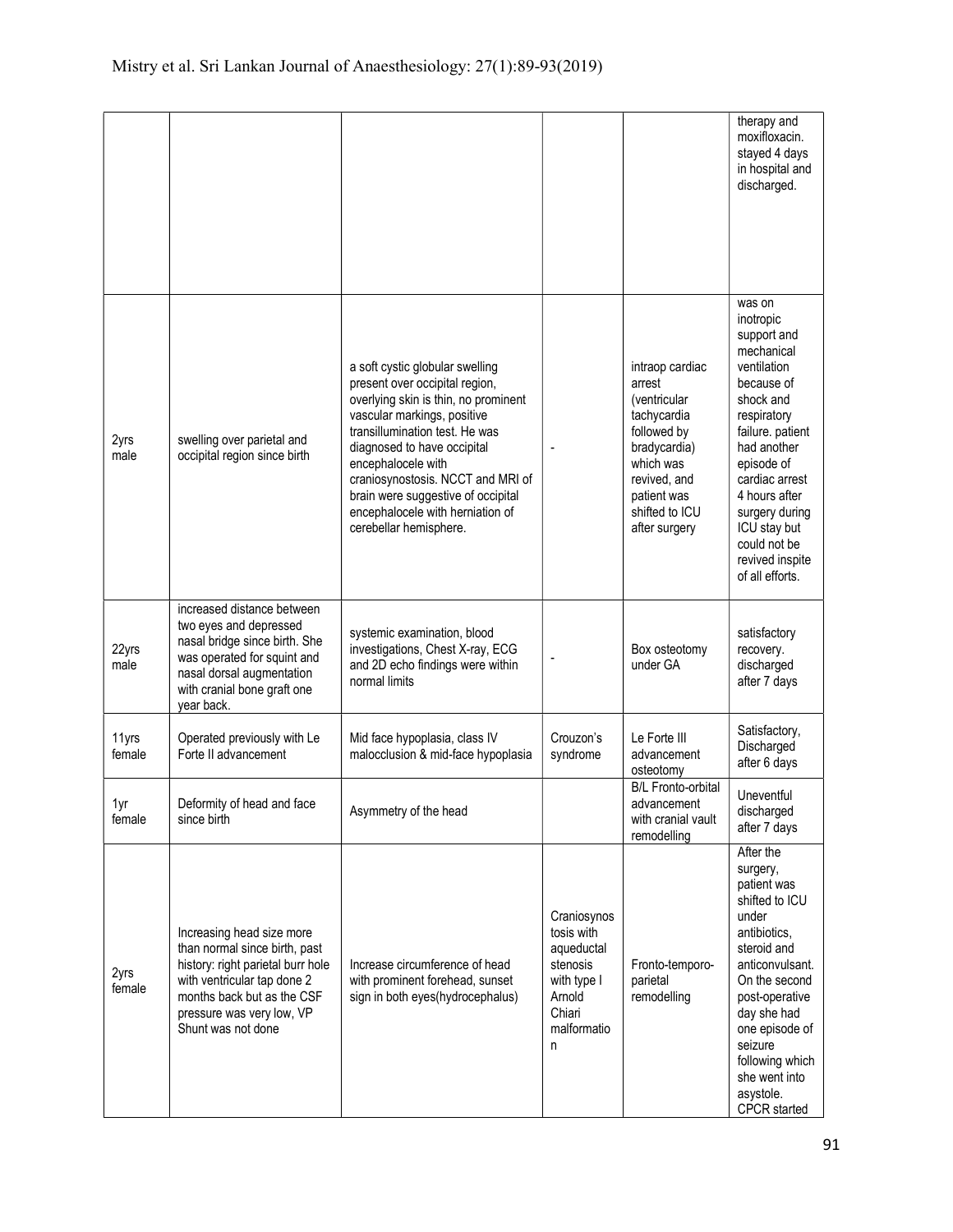|                 |                                                                                                                      |                                                                                                              |                       |                                                                                                    | and revived<br>but inspite of<br>all efforts she<br>passed away<br>on 3rd post-<br>operative day. |
|-----------------|----------------------------------------------------------------------------------------------------------------------|--------------------------------------------------------------------------------------------------------------|-----------------------|----------------------------------------------------------------------------------------------------|---------------------------------------------------------------------------------------------------|
| 8yrs<br>male    | Asymmetric growth of skull<br>and abnormal appearance of<br>both eyes which gradually<br>became apparent after birth | B/L proptosis, NCCT & CECT brain<br>revealed type I Arnold Chiari<br>malformation and luckenschaden<br>skull | Crouzon's<br>syndrome | B/L fronto orbital<br>advancement<br>with Le Forte III                                             | Uneventful<br>discharged<br>after 9 days                                                          |
| 18yrs<br>female | Increased distance between<br>eyes since birth, difficulty in<br>learning and decreased<br>performance in school     | Distance between the medial canthi<br>was 35 mm                                                              |                       | box osteotomy,<br>medialisation of<br>orbit and dorsal<br>nasal<br>augmentation<br>with bone graft | Satisfactory,<br>discharged<br>after 8 days                                                       |

Airway should be assessed thoroughly during PAC as most of the patients are in paediatric age. Cartilaginous abnormalities of the trachea, fusion of the cervical vertebrae, tracheal stenosis and angular deviation of the trachea contribute to respiratory morbidity or difficult intubation in SC.<sup>3</sup> In addition, presence of wheeze and obstructive sleep apnoea complicates the scenario. We should be prepared with difficult airway cart to manage loss of airway patency, risk of difficult intubation and respiratory complications during general anaesthesia. In our 3rd case, patient had respiratory infection due to the underlying condition and increased secretions.

SC, including Apert's syndrome, can have associated atrial septal defect, ventricular septal defect or patent ductus arteriosus.<sup>4</sup> Our  $4<sup>th</sup>$  case of craniosynostosis was associated with pulmonary stenosis for which she underwent percutaneous balloon pulmonary valvuloplasty 11 years back.

Laboratory evaluation usually includes a complete blood count, coagulation studies, liver and renal function tests, blood sugar, electrolytes, chest xray, ECG, type and cross match for adequate volumes of packed red blood cells. A written and informed consent as well as high risk consent should be taken from parents after full explanation about the intraoperative complications, blood transfusion, possibility of post-operative stay in intensive care unit (ICU) and mechanical ventilation.

The anaesthesiologist must be ready for airway problems, intubation difficulties, blood loss and massive blood transfusion, perioperative haemodynamic changes, disseminated

intravascular coagulation, venous air embolism, positional injury, hypothermia and even the problems which may arise from different systemic involvements in SC. Monitoring should include pulse oximeter, non-invasive blood pressure, electrocardiograph, end tidal CO<sub>2</sub>, airway gases and pressures as per American Society of Anesthesiologists guidelines as well as advanced monitoring like arterial blood pressure, central venous pressure (CVP), temperature, urine output etc. Point-of-care testing for haematocrit, electrolytes and acid-base balance is highly desirable. Adequate venous access preferably with two large bore cannula is mandatory. For paediatric age group 24 to 20-gauge cannulae were appropriate in our patients. Central access and CVP monitoring is not routinely practiced by us but is used if adequate peripheral access cannot be obtained and in case of huge blood loss or to manage venous air embolism (VAE). VAE as a complication is reported with incidence ranging from 2.6% to 82.6% as detected by precordial Doppler monitoring or echocardiography.<sup>5</sup>

We used intravenous atropine or glycopyrrolate and fentanyl as premedication. Induction usually carried out by either intravenous induction agent like thiopentone, etomidate or inhalation agent sevoflurane. We use succinylcholine or rocuronium for laryngoscopy and intubation and for maintenance we preferred atracurium or vecuronium and sevoflurane. In presence of increased intracranial pressure, high dose sedative premedication, ketamine, and succinylcholine was avoided.

We used 0.9% saline and lactated ringer's solution for maintenance, to replace the volume loss and to